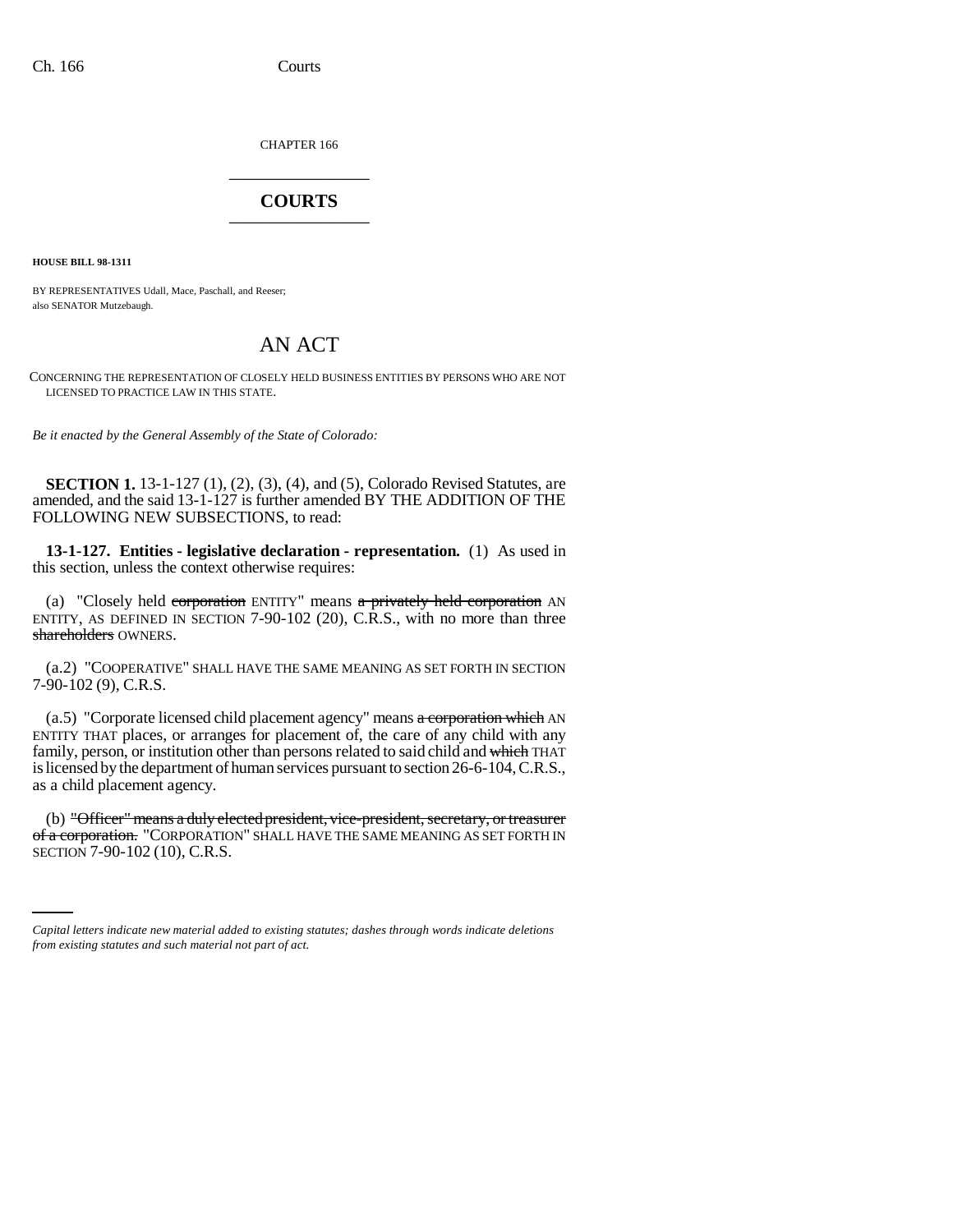(c) "Shareholder" means an individual, an association of individuals, a partnership, or a corporation having title to any share of a corporate stock "ENTITY" SHALL HAVE THE SAME MEANING AS SET FORTH IN SECTION 7-90-102 (20), C.R.S.

(d) "LIMITED LIABILITY COMPANY" SHALL HAVE THE SAME MEANING AS SET FORTH IN SECTION 7-90-102 (32), C.R.S.

(e) "LIMITED PARTNERSHIP" SHALL HAVE THE SAME MEANING AS SET FORTH IN SECTION 7-90-102 (34), C.R.S.

(f) "LIMITED PARTNERSHIP ASSOCIATION" SHALL HAVE THE SAME MEANING AS SET FORTH IN SECTION 7-90-102 (35), C.R.S.

(g) "NONPROFIT ASSOCIATION" SHALL HAVE THE SAME MEANING AS SET FORTH IN SECTION 7-90-102 (38), C.R.S.

(h) "NONPROFIT CORPORATION" SHALL HAVE THE SAME MEANING AS SET FORTH IN SECTION 7-90-102 (39), C.R.S.

(i) "OFFICER" MEANS A PERSON GENERALLY OR SPECIFICALLY AUTHORIZED BY AN ENTITY TO TAKE ANY ACTION CONTEMPLATED BY THIS SECTION.

(j) "OWNER" SHALL HAVE THE SAME MEANING AS SET FORTH IN SECTION 7-90-102  $(43)$ , C.R.S.

(2) Except as otherwise provided in section  $13-6-407$ , a closely held Colorado corporation which is in compliance with the requirements otherwise imposed on corporations by law ENTITY may be represented before any court of record or any administrative agency by an officer OF SUCH CLOSELY HELD ENTITY if:

(a) The amount at issue in the controversy or matter before the court or agency does not exceed ten thousand dollars, exclusive of costs, interest, or statutory penalties, on and after January 1, 1991; and

(b) The officer provides the court or agency, at or prior to the trial or hearing, with a notarized copy of a written resolution signed by at least fifty percent of the corporation's shareholders of record authorizing EVIDENCE SATISFACTORY TO THE COURT OR AGENCY OF THE AUTHORITY OF the officer to appear on behalf of the corporation CLOSELY HELD ENTITY in all matters within the jurisdictional limits set forth in this section.

(2.3) FOR THE PURPOSES OF THIS SECTION, EACH OF THE FOLLOWING PERSONS SHALL BE PRESUMED TO HAVE THE AUTHORITY TO APPEAR ON BEHALF OF THE CLOSELY HELD ENTITY UPON PROVIDING EVIDENCE OF THE PERSON'S HOLDING THE SPECIFIED OFFICE OR STATUS:

(a) AN OFFICER OF A COOPERATIVE, CORPORATION, OR NONPROFIT CORPORATION;

(b) A GENERAL PARTNER OF A PARTNERSHIP OR OF A LIMITED PARTNERSHIP;

(c) A PERSON IN WHOM THE MANAGEMENT OF A LIMITED LIABILITY COMPANY IS